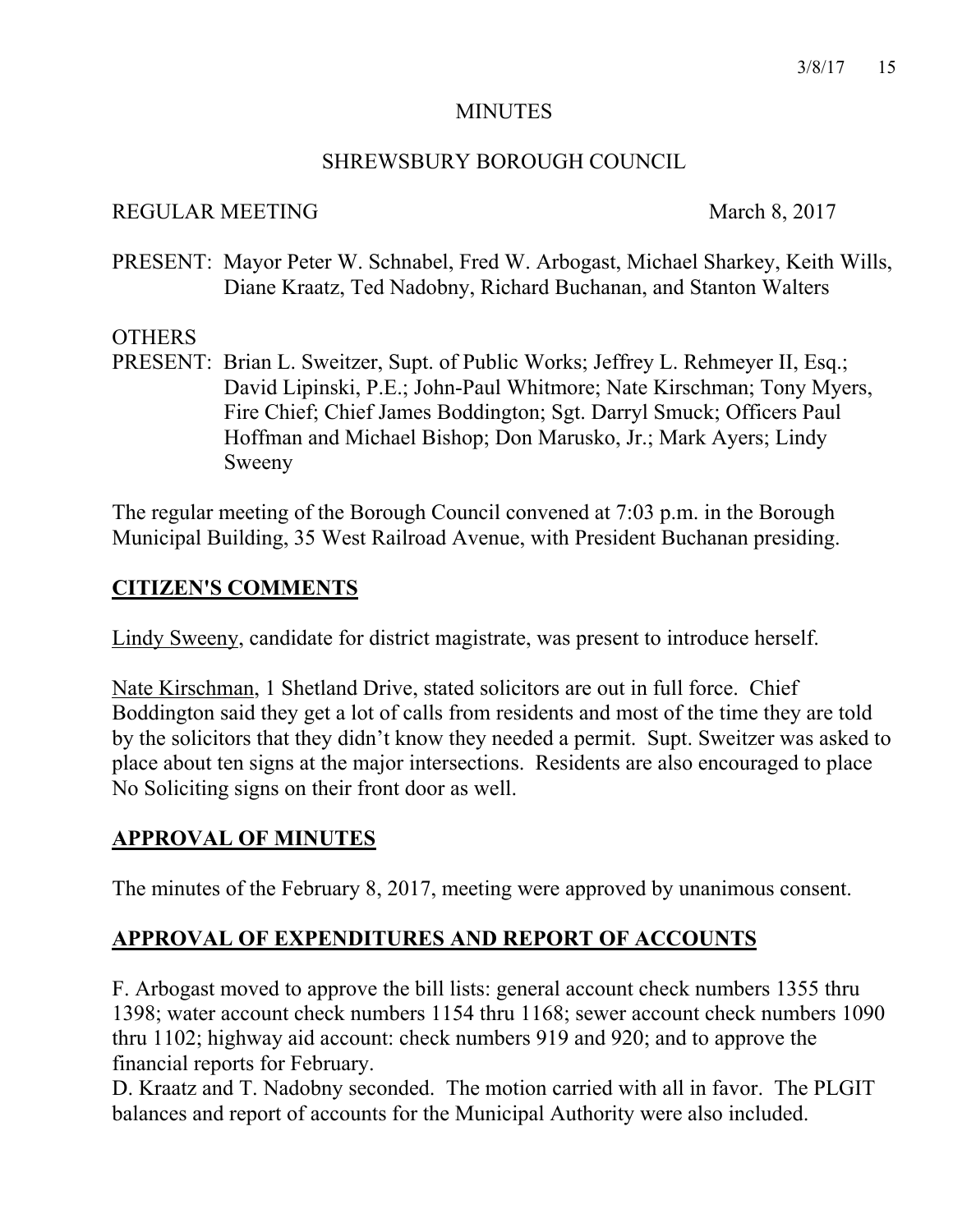# **APPROVAL OF PAYROLL REGISTER**

F. Arbogast moved to approve the February 13 and 27 payroll registers.

D. Kraatz seconded. The motion carried with all in favor.

# **SUBDIVISION & LAND DEVELOPMENT** – D. Kraatz

# **Codes Enforcement**

Three building permits were issued in February. Keith's activity report was submitted and is on file.

## **Southern Regional Police** – Mayor Schnabel and R. Buchanan

Mayor Schnabel reported the consultant (Smeal) made his presentation of the draft report at the February 21 and the final report at the March 1 Police Commission meetings. Mayor Schnabel felt the final report was a very good document. Among other recommendations, the Smeal report recommended a PPU (Police Protection Unit) method for the funding formula, which is paying for what you use. A PPU is ten hours of an officer's time each week. It was noted that the Smeal report recognized that the numbers therein were for discussion purposes. Council understood that the numbers actually used among the municipalities would need to be verified.

Council and Mayor all voiced support for the police officers and stated that Shrewsbury Borough did not give a letter of withdrawal. It is hopeful that New Freedom and Glen Rock Boroughs would rescind their letters of withdrawal and try the PPU approach as proposed by Smeal.

M. Sharkey moved to support the 100% time-based PPU method for the funding formula. D. Kraatz and K. Wills seconded.

There was further discussion.

M. Sharkey amended his motion to include that we support the time-based PPU method for the funding formula, generally as set forth in the Smeal report, and that the intergovernmental agreement be amended accordingly at the Police Commission level. D. Kraatz and K. Wills seconded the amendment.

The vote on the first motion carried with all in favor. The vote on the amended motion carried with all in favor.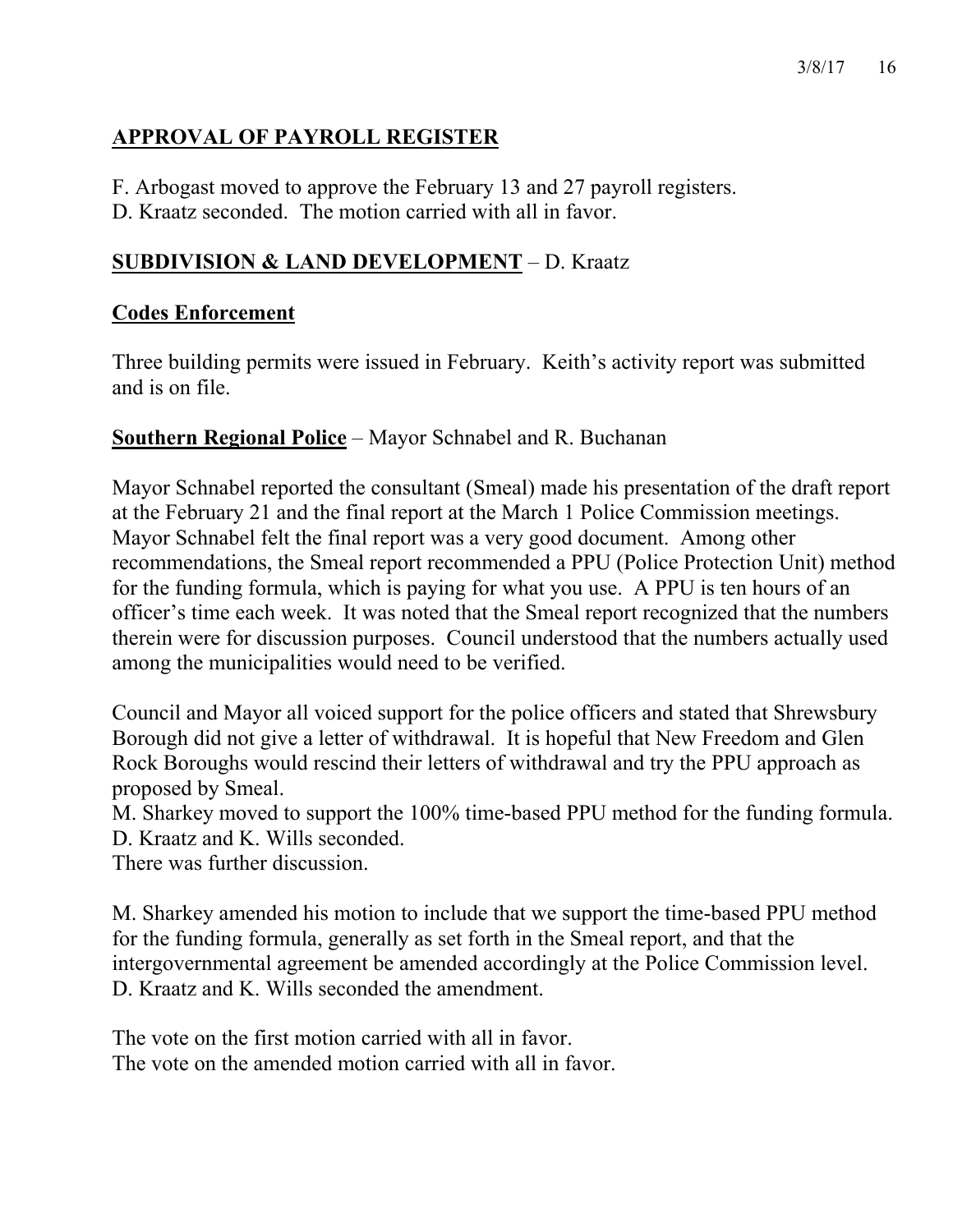## **Water & Sewer** –T. Nadobny and Supt. Sweitzer

#### Deer Creek Interceptor Meters

The south Deer Creek interceptor meter was not working properly since February 5. FloWav met on site and the recording unit was moved so the data could be downloaded. T. Nadobny felt the velocity sensor needs to be replaced. The meters are still under warranty.

## SCADA Project

The SCADA project is complete but a final invoice has not been received as yet. Supt. Sweitzer will let the Susquehanna River Basin Commission know that we are in compliance with reporting.

#### Municipal Authority Vacancy

T. Nadobny stated there are two applicants interested in the vacancy. They attended the February 22 Authority meeting to introduce themselves and the Authority made a recommendation that Stephen Mayoryk be appointed.

T. Nadobny moved that Stephen Mayoryk be appointed to the Municipal Authority with a term to expire on January 1, 2021.

M. Sharkey seconded. The motion carried with all in favor.

## **Public Roads & Lighting** – M. Sharkey

#### North Main Street PennDOT Permits

Eng. Lipinski is gathering data for the PennDOT permits for the two driveways. He will also determine if West Linden Avenue can be grade adjusted to eliminate the ramp.

#### PennDOT Exit 4 Meeting

PennDOT is scheduling a utility meeting for Exit 4 diverging diamond project. It will be held in April.

#### **Street Sweeping**

The streets will be swept between April 3 and April 14 by Ross Industries at \$115.00/hour.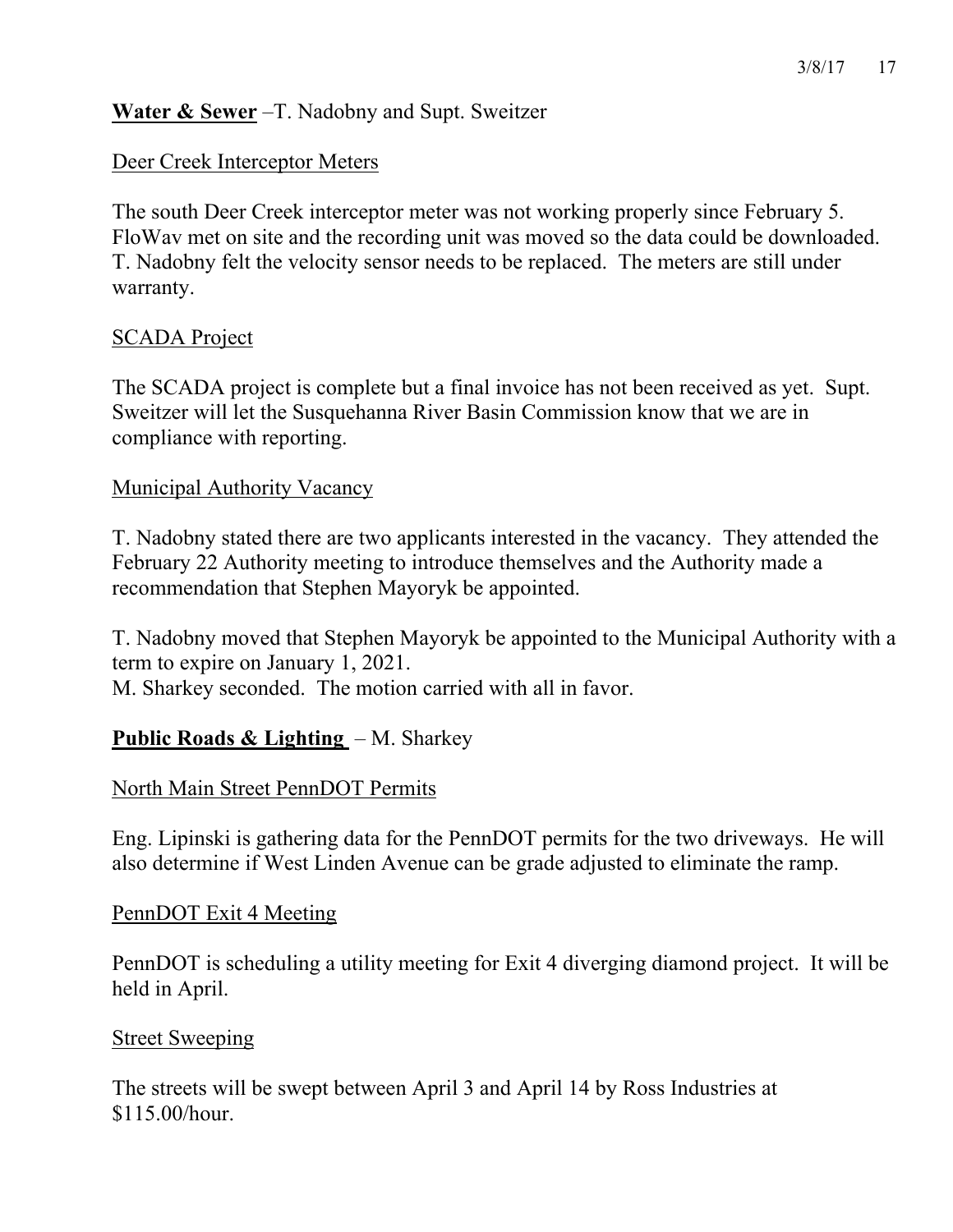# **Public Lands, Buildings and Finance** – F. Arbogast

## New Truck

The amount of \$155,000.00 was budgeted for a new truck, plow, and spreader and the price is \$149,152.00. The truck would replace the 1997 Ford F700.

F. Arbogast moved that the truck be ordered.

T. Nadobny seconded. The motion carried with all in favor.

# **ENGINEER'S REPORT**

## 2017 Water Work

The PA One Call should complete their field markings this week and then Eng. Lipinski's office will begin surveying the project sites next week. The water mains and lines will be replaced on East Linden Avenue, North Highland Drive, and South Sunset Drive.

## Lutheran Home Sewer – Zimmerman Building

Eng. Lipinski is waiting on the jurisdictional determination letter from the U.S. Army Corp of Engineers.

# Deer Creek Pump Station Flow Analysis

Eng. Lipinski has started reviewing the flow information for the north and south lines entering the pump station and will report some preliminary information at the next Authority meeting.

## Proportionate Share Report

Eng. Lipinski has completed his review and will meet with Supt. Sweitzer to coordinate his list of questions and verifications.

## Weather Station

T. Nadobny will research units and based on the location whether power should be run to the site.

# **SOLICITOR'S REPORT**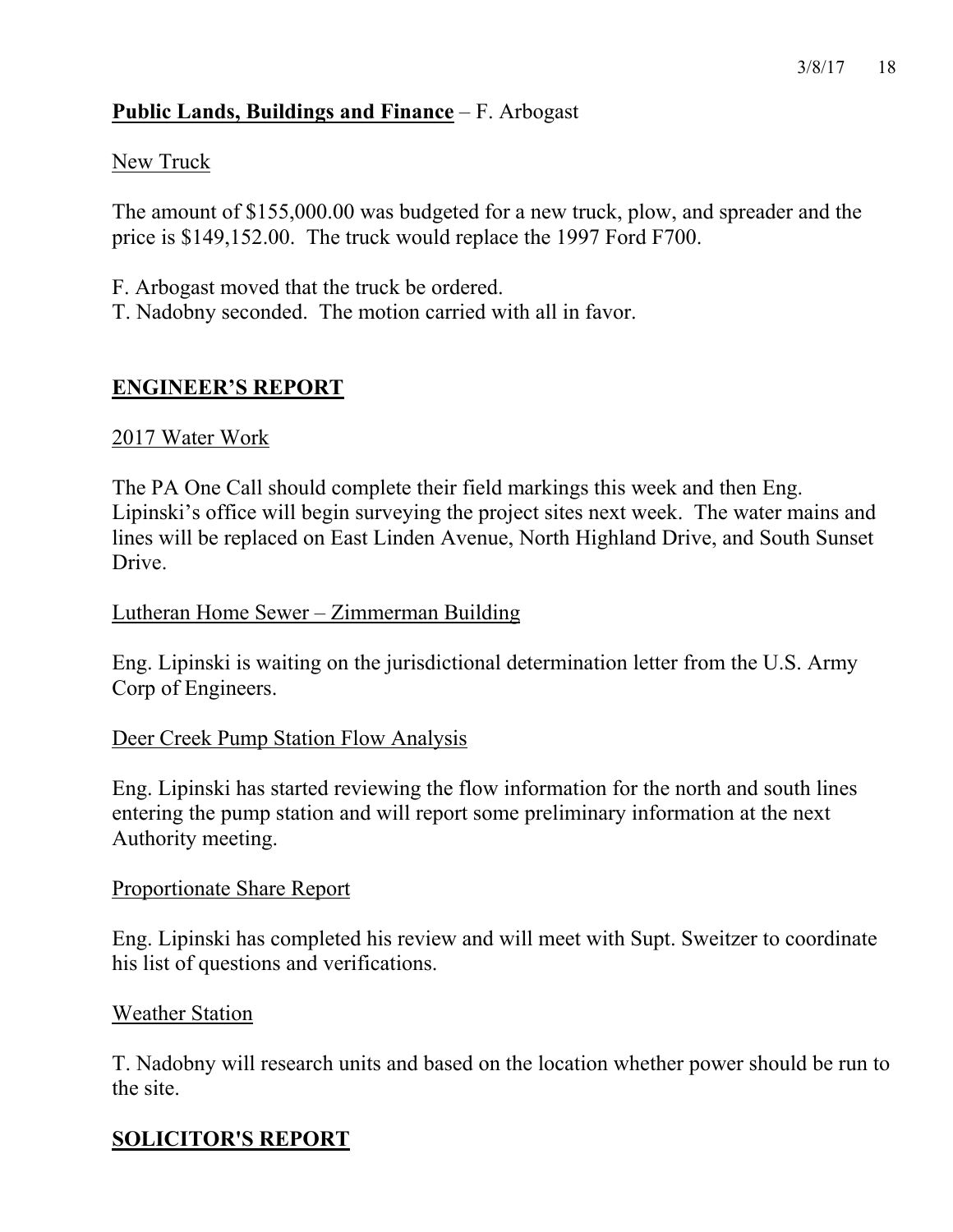## Tractor Trailer Issues at 201 South Main Street

A list of incidents at this location was provided by the Southern Regional Police Department and the summary was included in the report. This list will be supplied to the property owner and if there is another incident, he should call the police.

## Third Amended Shrewsbury Sewer Agreement

There has been no response as yet from Sol. Rehmeyer's questions and comments sent to Attorney Hovis last month.

#### Liquor Referendum

The Giant Food Store ran a successful petition campaign and secured enough signatures of Borough residents to get this matter on the May 16 ballot.

## Constitution Avenue Post Office

Sol. Rehmeyer's office prepared an Easement Agreement to correct the stormwater problems that was transmitted to the owner. It has been provided to the owner and a response is expected soon.

## South Central York County Emergency Management Agency(SCEMA)

Shrewsbury Township voted that the ordinance be advertised for adoption.

- S. Walters moved that the ordinance be advertised for adoption .
- F. Arbogast seconded. The motion carried with all in favor.

## Police Agreement

Sol. Rehmeyer re-visited the section of the Southern Regional Police Department Amended and Restated Joint Municipal Agreement which was requested of him at the last meeting. He also reviewed the draft of the Separation Agreement. The analysis of the appraisers and the creation of numbers to value obligations to be used in interpreting the language will be helpful.

# Shrewsbury Township Ordinance Requiring the Closure and Capping of Wells in the Wellhead Protection Overlay District

The Township has indicated a willingness to adopt an ordinance requiring that the use of any private well in the Shrewsbury Borough Overlay Protection District be discontinued and capped, if public water is obtained for the property. A draft has been prepared and